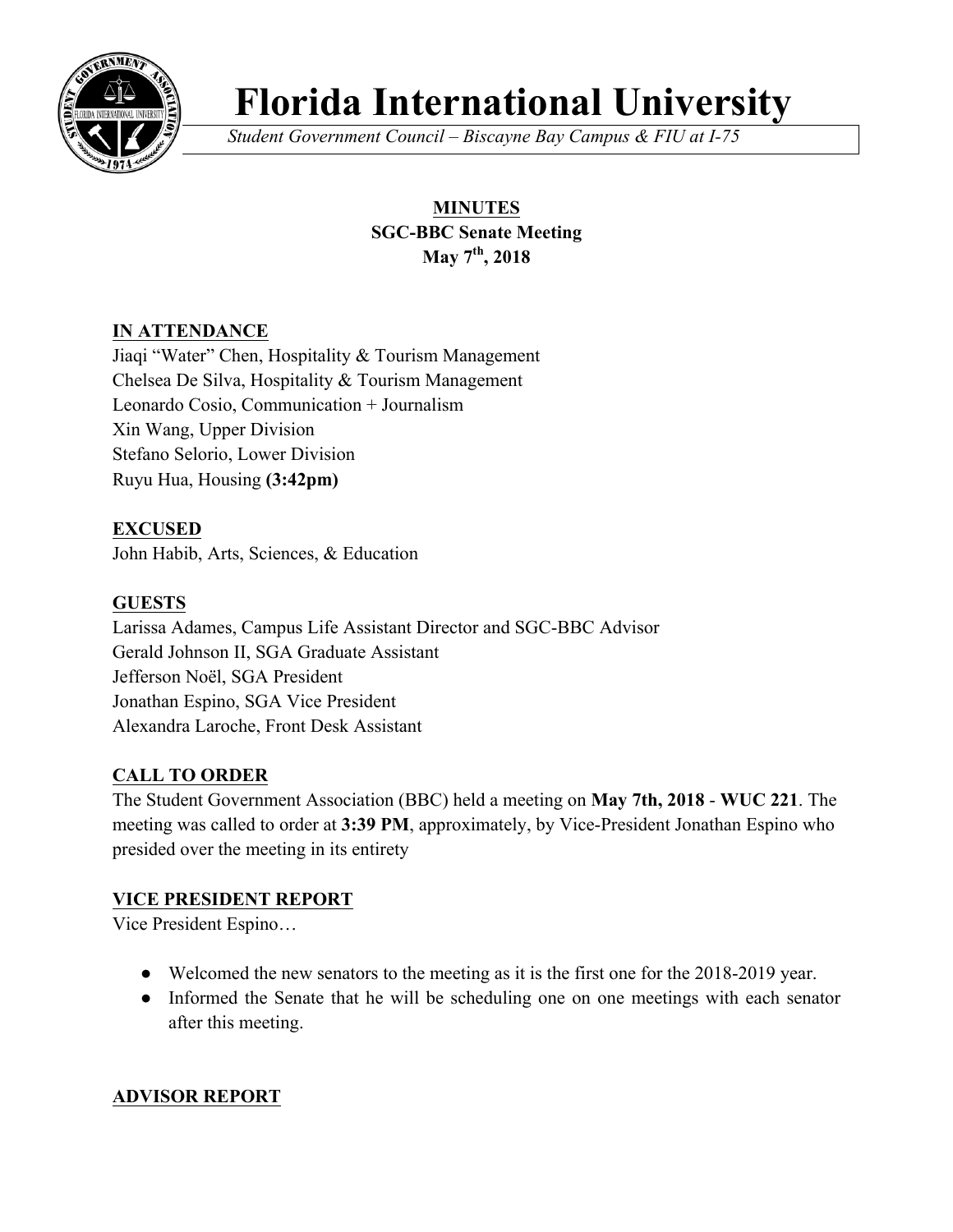Ms. Adames…

- Reminded the council of the upcoming U-Wide Retreat–set to take place on June  $22<sup>nd</sup>$  to June  $23^{\text{rd}}$ , 2018.
- Explained that usually the retreat is held at another university, however, this year it will be held at FIU. On June 22<sup>nd</sup> the activities will be held at the Modesto Maidique Campus, the BBC council will be leaving at 9:00am from the Biscayne Bay Campus to the Modesto Maidique Campus. At 9:30am the council will have breakfast and activities will begin at 10:30am. All activities will end at 9:00pm, then the council members will return to the Biscayne Bay Campus. On June 23rd, the activities will be held at the Biscayne Bay Campus and will begin and end at the same time as the previous day.
- Informed the council that they will all members, previously appointed and new, have to complete forms on orgsync.
- Informed the council that they should all have access to the google drive, which is where all of the minutes for the meetings will be found. In addition, if a council member does not have access to it, he or she should notify Ms. Adames directly.
- Stated that she will schedule one on one meetings with each of the council members later in the semester.

Gerald Johnson II…

- Informed the council of the upcoming events within "*May Madness*", which will kick off the year. In these events the council's strategic plan and goals for the year will be discussed and more.
- Stated that the *Legislative Lounge*–held on May 16, 2018–will give the council members the opportunity to ask their questions regarding SGA. On May 23rd, 2018, the council will learn more about the budget process, and on May 30th, 2018, *Robert's Rule* will be explained.

Vice President Espino explained that there is nothing to discuss for "Old Business" and that usually the council will go over anything mentioned in previous meetings. Whereas, under "New Business" the first readings of resolutions, bills, appointments, or information not previously shared is presented.

Vice President Espino explained that for any council bills or resolutions there typically are two readings. The first being where it is presented, and edits are made, and the second where it is usually approved of.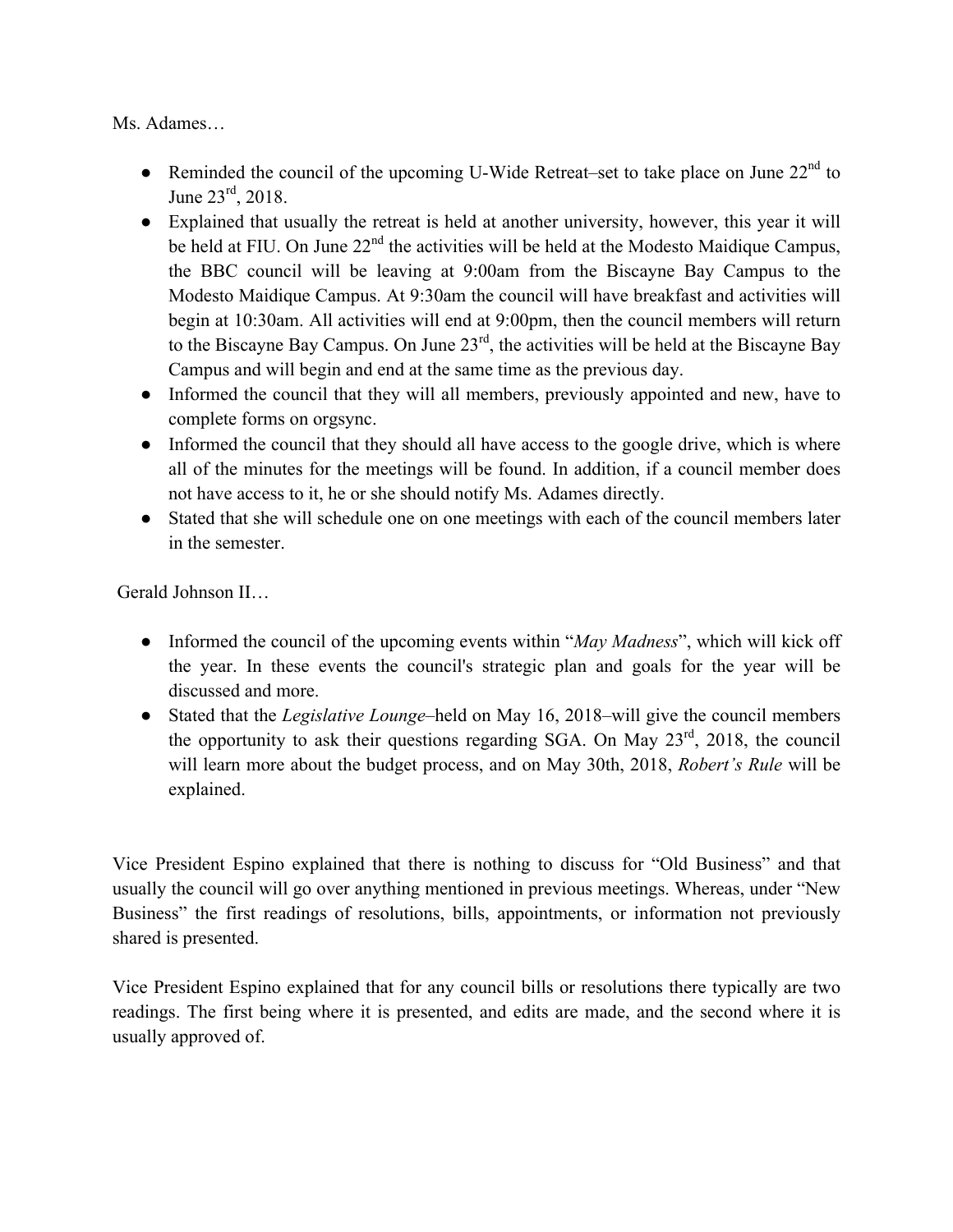Today the first reading of the Senate Resolution 2018.0012 will be presented by SGA President Jefferson Noël and Council Bill 2018.0002 will be presented by Communication + Journalism Senator Leonardo Cosio.

#### **NEW BUSINESS**

#### **A. Senate Resolution 2018.0012**

President Noël presented the Senate Resolution to the council.

Vice President Espino explained that after a resolution is presented and explained the floor is open for any questions to be asked.

#### **B. Bill 2018.0002**

Senator Cosio presented and explained the bill to the council.

Questions and suggestions were made regarding the Bill.

## **C. Cabinet Positions**

President Noël presented the modifications made to the Cabinet Positions– *Deputy Chief of Staff, Public Relations Manager, Director of Faculty and Staff Relations, Director of Lectures, Director of Campus Sustainability, Director of International Student Affairs, Elections Commissioner, Director of Events, Director of Accessibility, Director of Student Wellness, Director of Community Relations.*

Questions and suggestions for any changes were made by the council.

## **ANNOUNCEMENTS**

Vice President Espino…

- A. May Madness
	- 1. May 14, Intro to SGA, 2pm, SGA Conference room
	- 2. May 16, Legislative Lounge 12noon- 3p, SGA Conference room
	- 3. May 21, Constitution/Statutes workshop, 2pm, SGA Conference room
	- 4. May 23, Budget 101, 2pm, SGA Conference room